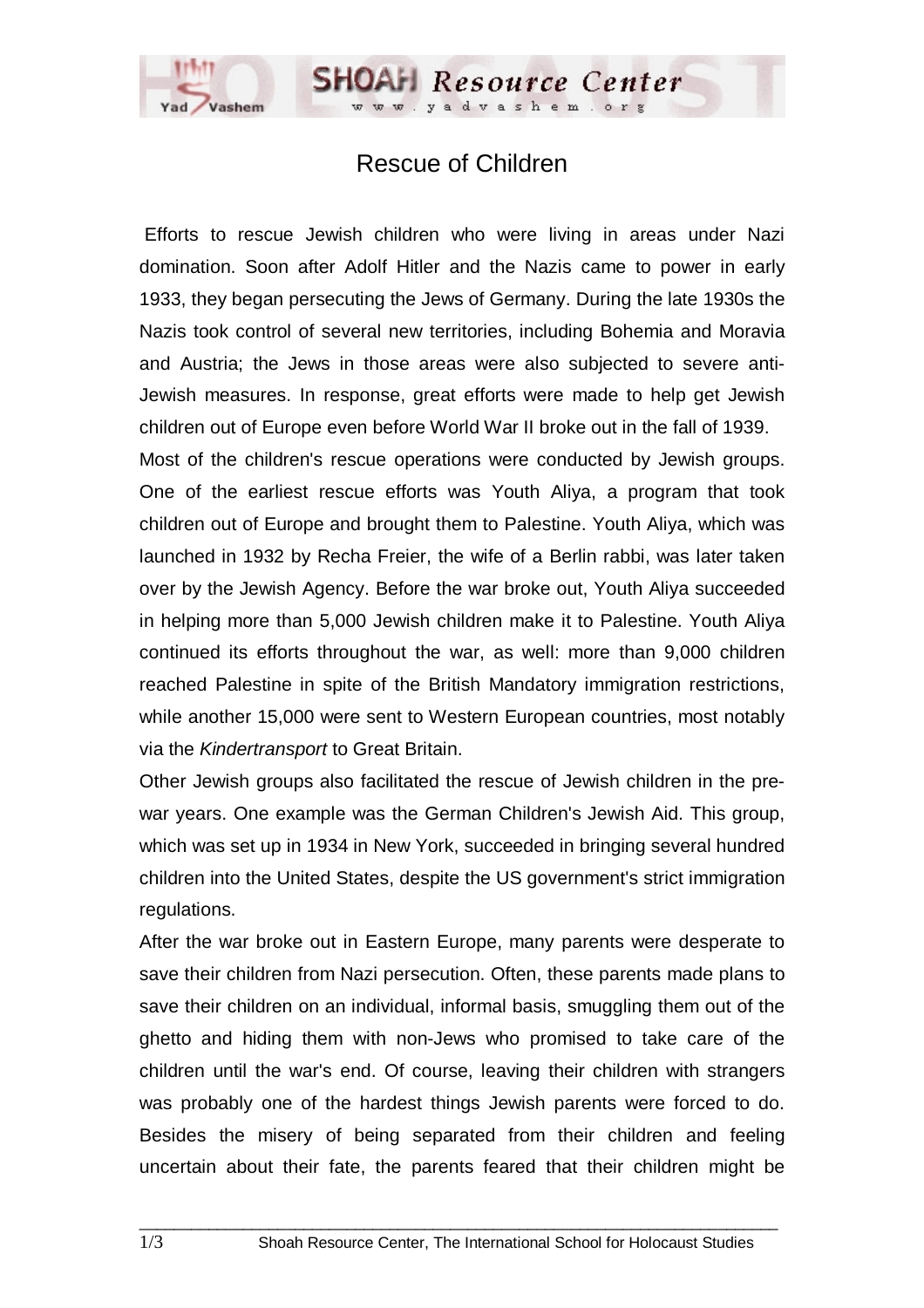



raised as Christians, abandoned, or even worse-turned over to the Nazis by fake rescuers. However, in most cases the rescuers were truly motivated to help the children for humanitarian or moral reasons, and they put their lives in serious danger by doing so, as hiding a Jewish child was a crime punishable by death.

Besides this type of individual rescue effort, there were many networks and organizations that attempted large-scale rescue efforts. In Poland, the Council for Aid to Jews (known as *Zegota*) took care of some 2,500 Jewish children. *Zegota* was founded in Warsaw and later spread to other Polish towns. Its major goals were to help Jews living in non-Jewish areas and to supply Jews in hiding with forged identity papers. In July 1943 *Zegota* established a special department dedicated to helping children; the children's department placed Jewish children in non-Jewish homes or in institutions.

In France some 7,000 Jewish children were saved during the Holocaust due to the efforts of various groups. One major rescuer of children was the international children's health care and welfare society, the *Oeuvre de Secours aux Enfants*, which set up an underground children's rescue network known as *Circuit Garel.* In addition, when the Nazis began deporting the Jews of France in 1942, many local groups also helped in the rescue of Jewish children. Catholic and Protestant church leaders, regular French citizens, and underground groups rescued children from internment camps and placed them in the safe havens of private Christian homes or in institutions. They provided the children with necessary supplies, including false identity papers. From 1942 to 1944 many children were smuggled into neutral Switzerland and Spain.

After the Germans occupied Hungary in the spring of 1944, Zionist activists set up children's homes which were under the protection of the International Red Cross and several of the neutral countries with representatives in Budapest (see also Red Cross, International). Over 6,000 children were safeguarded in these homes and lived to see Budapest liberated by the Soviet army in early 1945. Thousands of other children were rescued in Budapest by members of the Protestant and Catholic churches; many of them were hidden in convents until the war's end.

 $\_$  ,  $\_$  ,  $\_$  ,  $\_$  ,  $\_$  ,  $\_$  ,  $\_$  ,  $\_$  ,  $\_$  ,  $\_$  ,  $\_$  ,  $\_$  ,  $\_$  ,  $\_$  ,  $\_$  ,  $\_$  ,  $\_$  ,  $\_$  ,  $\_$